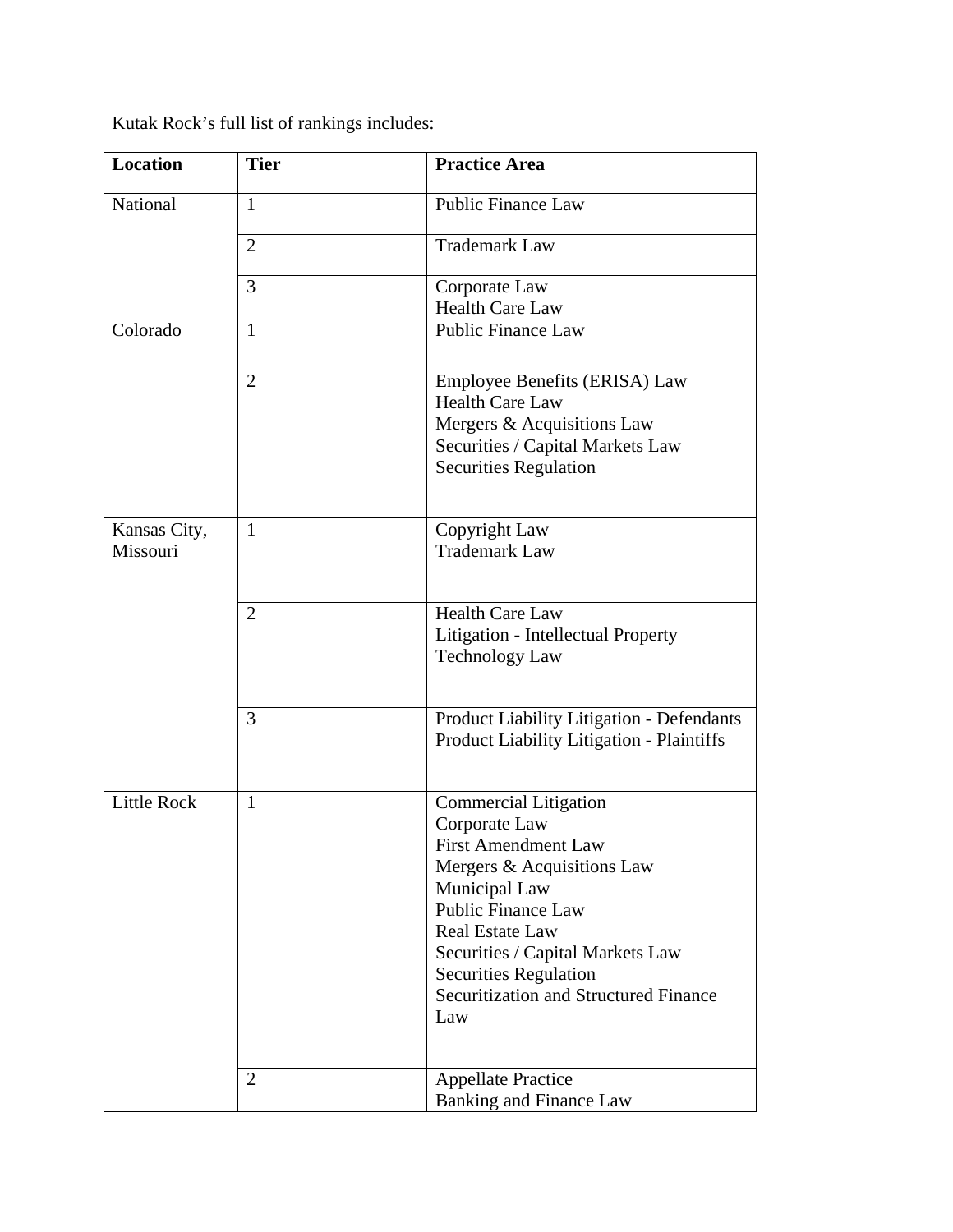|               |                | <b>Financial Services Regulation Law</b><br>Labor Law - Management<br>Land Use & Zoning Law<br>Litigation - Banking & Finance<br>Litigation - Real Estate<br>Media Law<br>Personal Injury Litigation - Defendants<br>Tax Law<br>Trusts & Estates Law                                            |
|---------------|----------------|-------------------------------------------------------------------------------------------------------------------------------------------------------------------------------------------------------------------------------------------------------------------------------------------------|
| Oklahoma City | $\mathbf{1}$   | <b>Public Finance Law</b>                                                                                                                                                                                                                                                                       |
| Omaha         | $\mathbf{1}$   | <b>Banking and Finance Law</b><br><b>Commercial Litigation</b><br>Corporate Law<br>Criminal Defense: White-Collar<br>Litigation - Mergers & Acquisitions<br>Litigation - Patent<br><b>Litigation - Regulatory Enforcement</b><br>(SEC, Telecom, Energy)<br>Litigation - Securities<br>Mediation |
|               | $\overline{2}$ | Employee Benefits (ERISA) Law<br>Franchise Law<br>Litigation - Antitrust<br>Litigation - ERISA<br>Litigation - Intellectual Property<br>Non-Profit/Charities Law<br>Personal Injury Litigation - Defendants<br><b>Public Finance Law</b><br>Tax Law                                             |
|               | 3              | <b>Health Care Law</b><br><b>Insurance Law</b><br><b>Real Estate Law</b>                                                                                                                                                                                                                        |
| Philadelphia  | 3              | <b>Commercial Litigation</b>                                                                                                                                                                                                                                                                    |